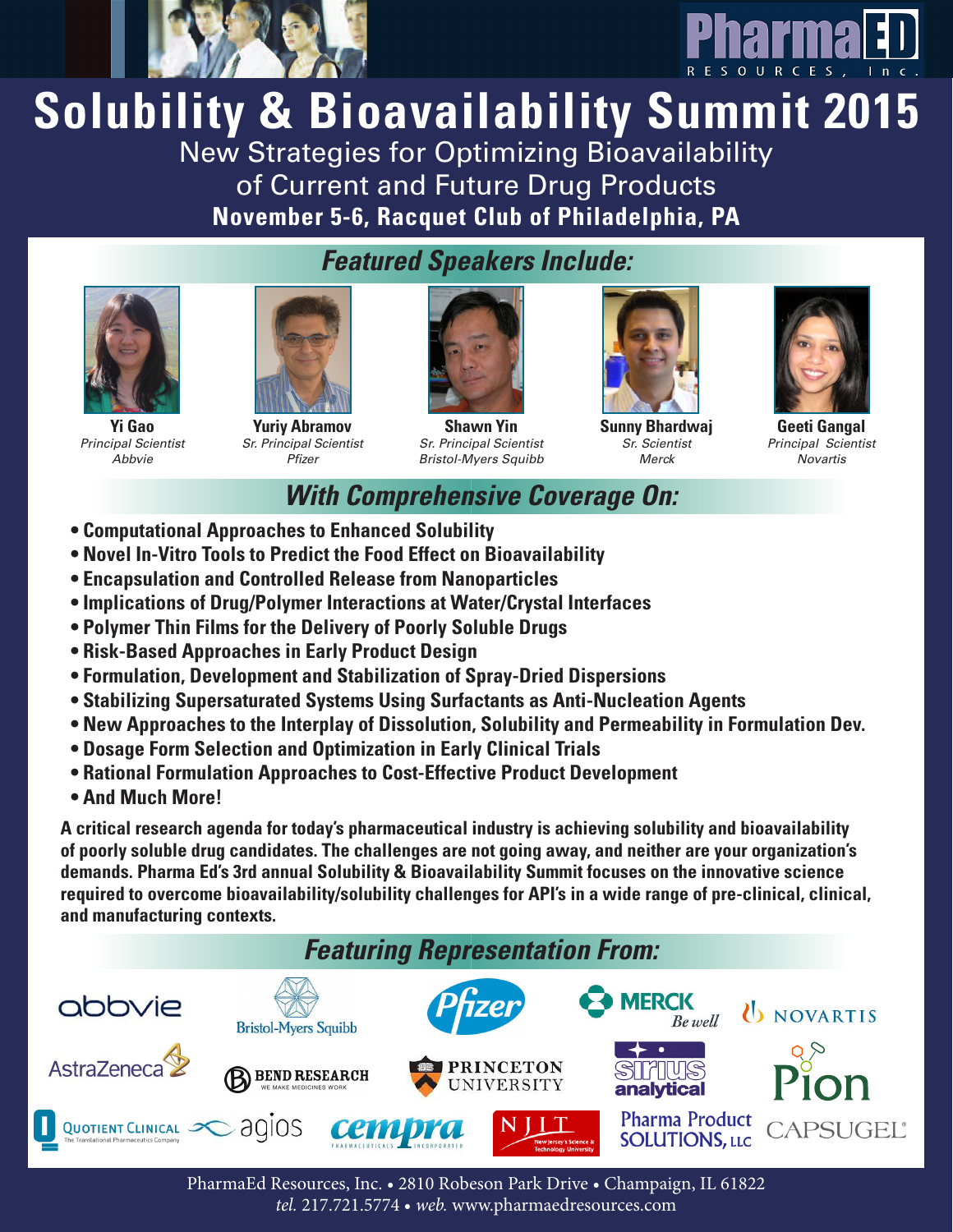## **Thursday, November 5, 2015**

 **7:45** *Complimentary Breakfast & Chairperson's Welcome and Opening Remarks*

> *Enhancing Solubility—Computational and Solid State Perturbation Approaches*

 **8:15 Computational Approaches to Guide Solubility Improvement of Pharmaceuticals: Some Challenges and Solutions**

#### *Yuriy Abramov, Senior Principal Scientist, Pfizer Global Research & Development*

**An increasing trend towards low solubility is a major issue for drug development as formulation of low solubility compounds can be problematic. An overview of computational approaches that provide a rationale for solubility improvement of pharmaceuticals is presented. The topics considered include solvation vs. crystal packing contributions to solubility; coformer or solvent selection for cocrystallization or desolvation; and coformer selection for improved relative humidity stability.** 

#### **8:55 Intrinsic Solubility Enhancement through Compound Modification by In-Silico Solid State Perturbation Approach**

#### *Dedong Wu, PhD, Senior Scientist, Product Development Unit, AstraZeneca R&D*

**More than half of drug candidates are poorly soluble in aqueous solutions. Often, enabling formulation techniques, including solid dispersions, lipid formulation and/or nanoparticles, are necessary for drug product development of these candidates. However, these enabling formulation approaches are usually time-consuming, cost-ineffective and risky. One of the most efficient ways to reduce burdens for pharmaceutical developments of drug candidates is to obtain compounds with better solubility. This presentation will introduce a new strategy by utilizing solid state perturbation method for molecule re-design in order to enhance compound solubility. We will present the concept of solid state perturbation, discuss the approach of systematically improving the intrinsic solubility of a compound by perturbing key interactions in its crystal structure, and discuss how to redesign a drug candidate to molecules similar to the original one but with significantly higher solubility. This innovative strategy for developing poorly soluble drug candidates will also demonstrate partnership between drug discovery and drug development.**

 **9:35** *Networking Break*

*Sponsored by:*



# **10:00 Controlled Release Formulations in Drug Discov- ery: Early Investment for Better Products**  *Sunny Bhardwaj, Senior Scientist, Merck*

**Controlled release (CR) dosage forms present an attractive drug delivery option owing to their ability to deliver a desired PK/PD profile and by that virtue, reduce adverse effects related to the exposure profile. Moreover, less frequent dosing has the potential to improve patient compliance. In view of the complexity of CR formulation development, proactive and early CR investment can increase the downstream probability of success and minimize development timelines. With the help of case studies, this presentation will highlight the importance of a cross-functional collaborative strategy to enable CR assessment and address PK/PD issues early in the development cycle of a drug candidate.**

*Critical Issues—In-Vitro Tools to Predict the Food Effect on Bioavailability*

### **10:40 Positive or Negative Food Effect—Predictions Using In-Vitro Tools** *Geeti Gangal, Principal Scientist, Novartis*

**Food can change the bioavailability of a drug and can influence the bioequivalence of the test and the reference products. It has been known that food effects on bioavailability have clinically significant consequences. And, the food effect can be either positive or negative. In practice, it is difficult to determine the exact mechanism by which food changes the bioavailability of a drug product without performing mechanistic studies. Also, the food effect can be dose dependent as well. Various in-vitro tools available to make food effect predictions early on and their applications will be discussed.**

#### **11:20 Case Studies Of In-Vitro Methods For Bio-Relevant Analysis Of Both Small Molecules And Proteins** *Jon Mole, Executive VP, Sirius Analytical Inc.* **CASE STUDY**

**There is a need across industry for automated in-vitro tools that can provide insights into the behavior of new drugs and complex enabling formulations under bio-relevant conditions, to reduce development time and mitigate the need for expensive in-vivo studies. This presentation will focus on case studies using novel instrumentation for dissolution, solubility, precipitation studies under simulated bio-relevant conditions, including:**

 **\* Robust, automated bio-relevant dissolution & solubility measurements**

**With many orally administered drugs now requiring solubility enhancement, formulators need ways to characterize supersaturation and precipitation. Sirius inForm measures solubility using the CheqSol method; new assays report the extent and duration of supersaturation, precipitation rates and excipient gain factors.**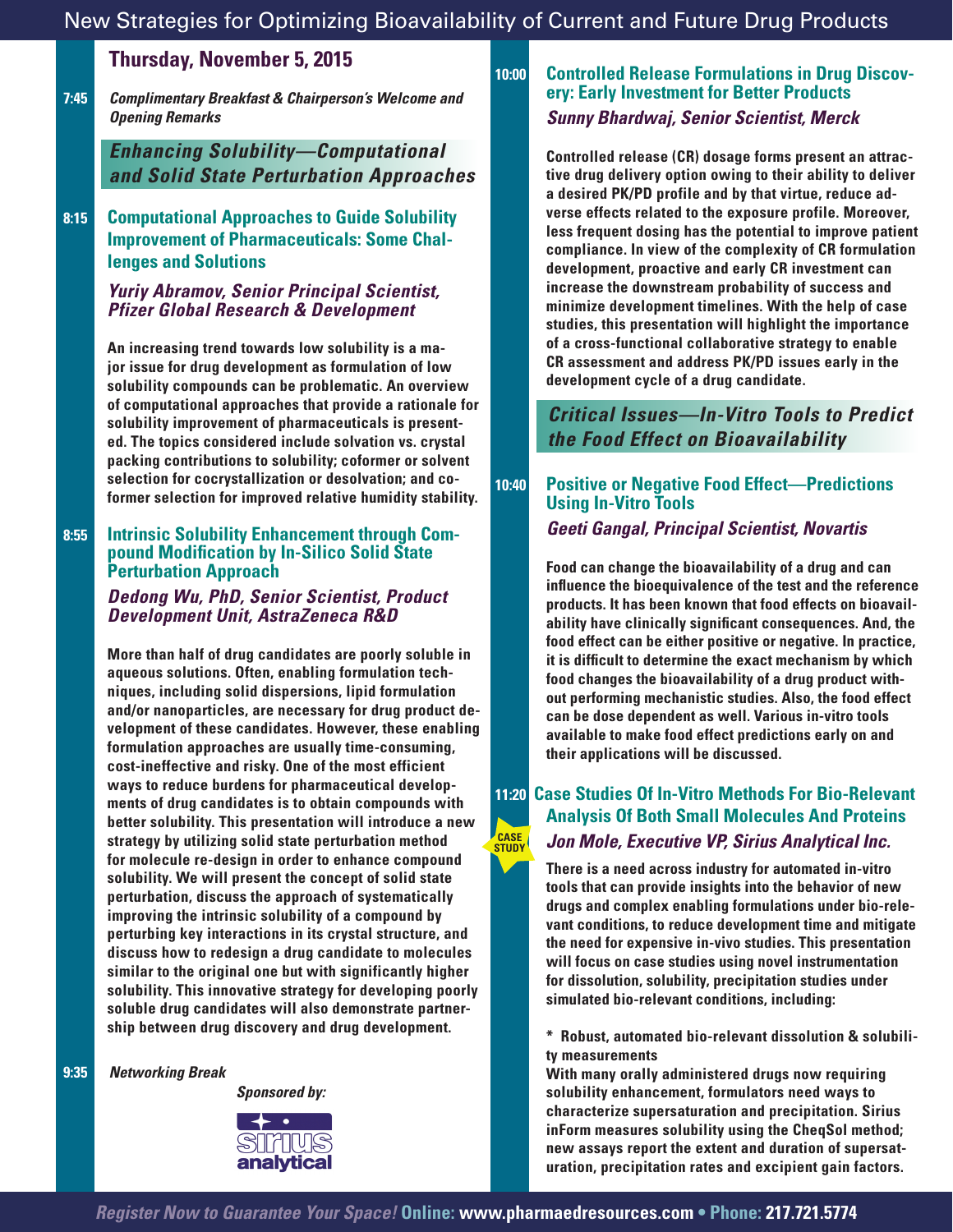**Uniquely, concentrations are calculated from measured pH, which eliminates interference by suspended solids.** 

#### **\*Sirius Scissor—a new in-vitro tool for subcutaneous injection site simulation**

**Subcutaneous (SC) injection is becoming an increasingly common route for the administration of biopharmaceuticals. Historically, there has been no reliable in vitro method that can be used to anticipate the in vivo performance of a biopharmaceutical formulation intended for SC injection, or an animal model that can predict in vivo outcomes such as bioavailability in humans. Scissor (Subcutaneous Injection Site SimulatOR) addresses this need and models environmental changes that a biopharmaceutical may experience as it transitions from conditions of a drug product formulation to the homeostatic state of the hypodermis following SC injection.** 

#### **12:00** *Lunch Sponsored By:*

**KEYNOTE**



*Conference Keynote— A New Screen for Physical Stability Risks in Spray Dried Dispersions*

 **1:15 Studying Early Phase Separation Warning Signs for Spray Dried Disperse Materials**

> *Shawn Yin, Senior Principal Scientist, Bristol-Myers Squibb*

**Recently, we have developed a system containing screening techniques capable of assessing the physical stability risks of spray dried disperse (SDD) materials. The objective of this screen is to give formulators a warning when phase separation and crystallization of the dispersion may be likely. Better understanding of phase separation risk should impact choice of API loading in the dispersion and polymer selection. Ultimately, a more complete understanding of the phase separation and crystallization risk should enhance our ability to assess the API crystallization risk of SDD materials during product stability and performance evaluation studies and product storage as well. The physical characterization techniques in this screen include powder X-ray diffraction (PXRD); isothermal calorimetry (TAM); differential scanning calorinetry (DSC); Fourier transform infrared spectroscopy (FT-IR); solid state Nuclear Magnetic Resonance (ssNMR); and other common pharmaceutical physical characterization techniques. Illustrated by case study examples in this presentation, studying SDD materials phase separation sign and crystallization risk fills gaps in our understanding of SDD material physical stability risk, and enables the development of robust SDD materials.**

#### **1:55 Formulation and Development of a Spray-Dried Amorphous Dispersion for Bioavailability Enhancement—Recent Case Studies** *Stephanie Buchanan, Senior Research Chemist, Bend Research* **CASE STUDY**

**Recent studies suggest that up to 75% of new chemical entities currently under development exhibit low aqueous solubility. Enabling technologies may be required to achieve adequate exposure for efficiency. Amorphous solid dispersions can provide a supersaturated concentration of drug in the gastrointestinal environment, which often translates to rapid absorption and improved bioavailability. Spray drying is a well-understood, effective method of producing amorphous solid dispersions.**

**Spray-dried amorphous dispersions (SDDs) represent a versatile and scalable technology with a proven track record for increasing bioavailability. There is a large selection of applicable excipients for formulation optimization, and aqueous solubility may be enhanced across a wide range of compound properties. The SDD is amenable to manufacture into solid dosage forms such as tablets, capsules, and controlled-release dosage forms. This presentation will focus on considerations in the formulation and processing of spray-dried dispersions, including stability assessment and in vitro performance. Case studies will be used to demonstrate key aspects of manufacturability, stability and performance.** 

#### **2:35** *Afternoon Networking Break*

## **3:00 The Role of Surfactants as Anti-Nucleation Agents to Stabilize Supersaturated Systems** *James D. Ormes, Associate Principal Scientist, Discovery Pharmaceutical Sciences, Merck*

**Recent advances in the pharmaceutical literature have emphasized an important distinction between the impact of solubility and supersaturation on the chemical potential of a solute in an aqueous system, even at the same nominal solution concentration. These advances have eloquently demonstrated how flux across a membrane is driven thermodynamically, not by solubility, but rather by the solute activity. In light of these findings, the importance of supersaturated formulations, such as amorphous solid dispersions, cannot be understated. An emphasis on maximizing chemical potential in solution, to drive membrane flux, necessitates supersaturation. However, with the enhanced chemical potential to drive membrane flux comes the need to stabilize supersaturated formulations from an enhanced driving force for crystallization.** 

**As formulation scientists attempt to stabilize supersaturated systems, and delay onset of crystallization,**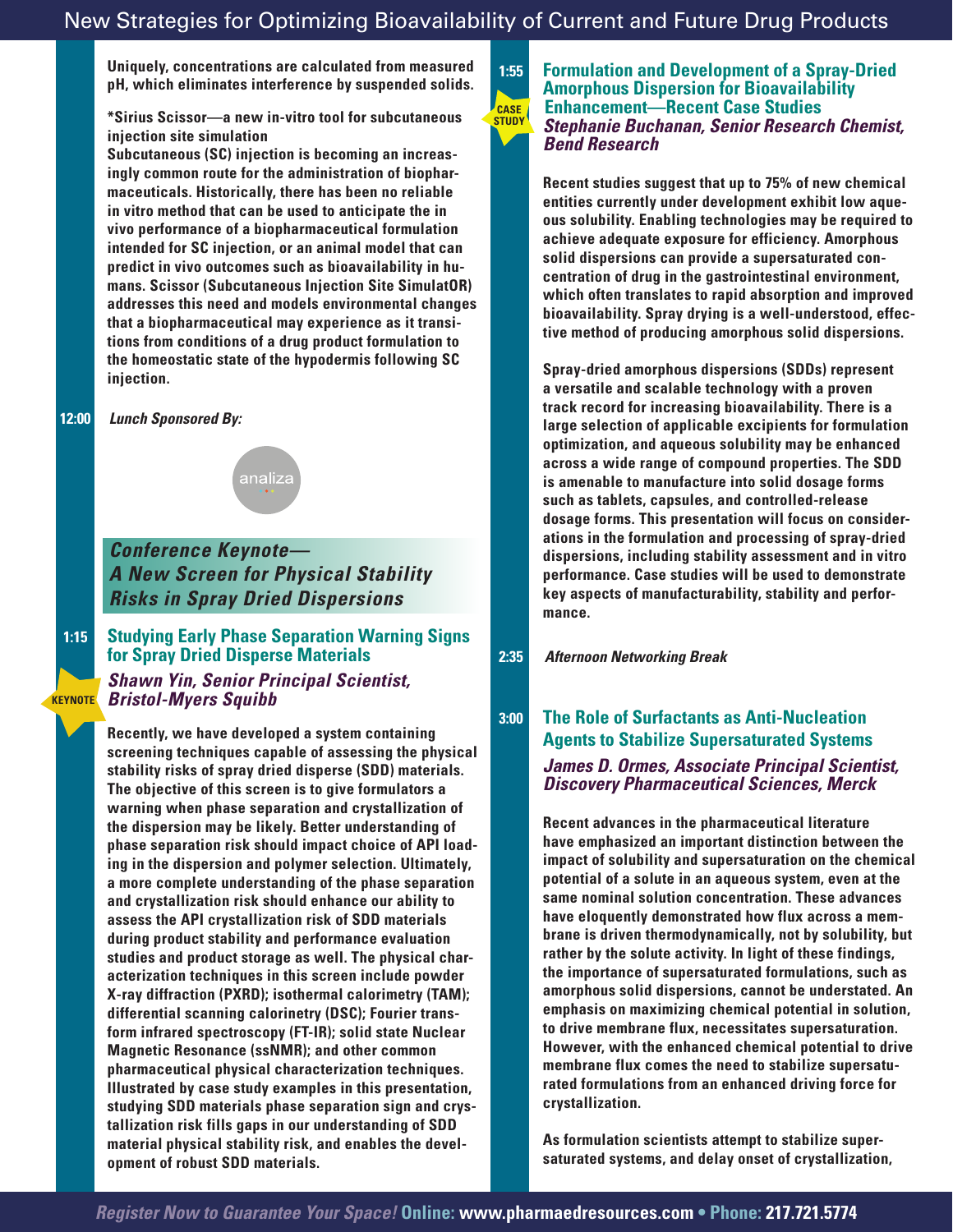**the importance of re-evaluating the role of excipients, bio-relevant dissolution media components, and endogneous fluids, from an anti-nucleation perspective, must be emphasized. The role of polymers as anti-nucleation agents has been studied extensively. However, the role of surfactants, which have long played a role in the pharmaceutical industry as solubilizing additives, as anti-nucleation agents, warrants fresh evaluation. This talk hopes to highlight the role of surfactants as anti-nucleation agents from numerous perspectives including incorporation as formulation excipients, bio-relevant media components and intestinal fluid contents.**

#### **3:40 Addressing Drug Delivery Challenges Early: Enhanced Formulation Decision-making Within First-in-Human Trials**

#### *Kieran Crowley, Senior Director, Translational Pharmaceutics, Quotient Clinical*

**A Translational Pharmaceutics® platform integrates formulation development, GMP manufacture and clinical testing capabilities so that drug product manufacture occurs in real-time immediately prior to dosing, in healthy volunteers or patients. Each manufacture is therefore conducted in response to emerging clinical data and under a flexible clinical protocol permits within-trial dose and formulation adjustments, or switches to alternate dosage forms. Such within- protocol flexibility is being increasingly applied to first-in-human clinical trials, not just to ensure effective dose escalation, but also to enable selection of optimum formulation technologies to overcome challenging drug properties. This approach obviates the need for multiple clinical studies and therefore delivers significant benefits to the development team.**

**This presentation will cover formulation development applications and case studies, including de-risking formulation selection decisions for poorly soluble compounds, and successfully transitioning from fit-forpurpose liquid formulations to solid oral dosage forms for POC clinical trials.** 

#### *Panel Discussion*

 **4:20 Reducing Time-to-Market: How Do We Accelerate the Development of Challenging Compounds?** *Participants: Beth Sarsfield, Ph.D., Senior Partner, Pharma Product Solutions, LLC Sunny Bhardwaj, Senior Scientist, Merck Geeti Gangal, Principal Scientist, Novartis Yuriy Abramov, Senior Principal Scientist, Pfizer Shawn Yin, Senior Principal Scientist, BMS*

## **Friday, November 6, 2015**

 **7:45** *Complimentary Breakfast* 

## **8:15 Risk-Based Approaches in Early Product Design** *Beth Sarsfield, Ph.D., Senior Partner, Pharma Product Solutions, LLC*

**Integrated risk-based approaches to drug development, including early product design, are necessary to facilitate early decision-making and speed-to-market, while limiting increasingly expensive research costs and assuring that the right products pass best-of-class clinical profiles and regulatory hurdles. The risks associated with a strong development plan must optimize the risks and benefits to the whole discovery, development, and manufacturing timeline. Early product design has its own risks that can strongly affect the remaining timeline. Thus, preclinical, clinical, drug substance development, and formulation design need to be integrated to balance risks, with special attention given to timing, cost, and the possibility of clinical, regulatory and market success.** 

**Selection of an early product design strategy starts with data developed during the discovery stage, including solubility and permeability. Early drug substance property and formulation strategies that improve these parameters and assure that the Phase I clinical trials are successful, come with a different set of risks than testing the drug as-is. Costs and timing are also affected by the strategies, with faster timing and lower early development costs sometimes resulting in increased total cost during late development. In this presentation drug substance properties, early product design strategies, related risks and risk mitigation programs, and examples of the success and failures of different strategies, will be discussed.**

## **8:55 Rational, Expedited and Cost Effective Product Development; Is It Possible?** *Chonghui Gu, Head of CMC, Senior Director, Agios*

**With a precision medicine approach, more and more new therapeutics are developed under breakthrough therapy pathways which significantly shortens the clinical development timeline and may place CMC on critical path for product approval. It is therefore a requirement to have a rational and expedited approach to develop products with high quality and a robust manufacture process. In this talk, approaches to efficiently develop oral solid drug product of small molecules using biopharmaceutical modeling, rational formulation selection and automation will be discussed.**

 **9:35** *Mid-Morning Networking Break*

 **5:00** *End of Day One*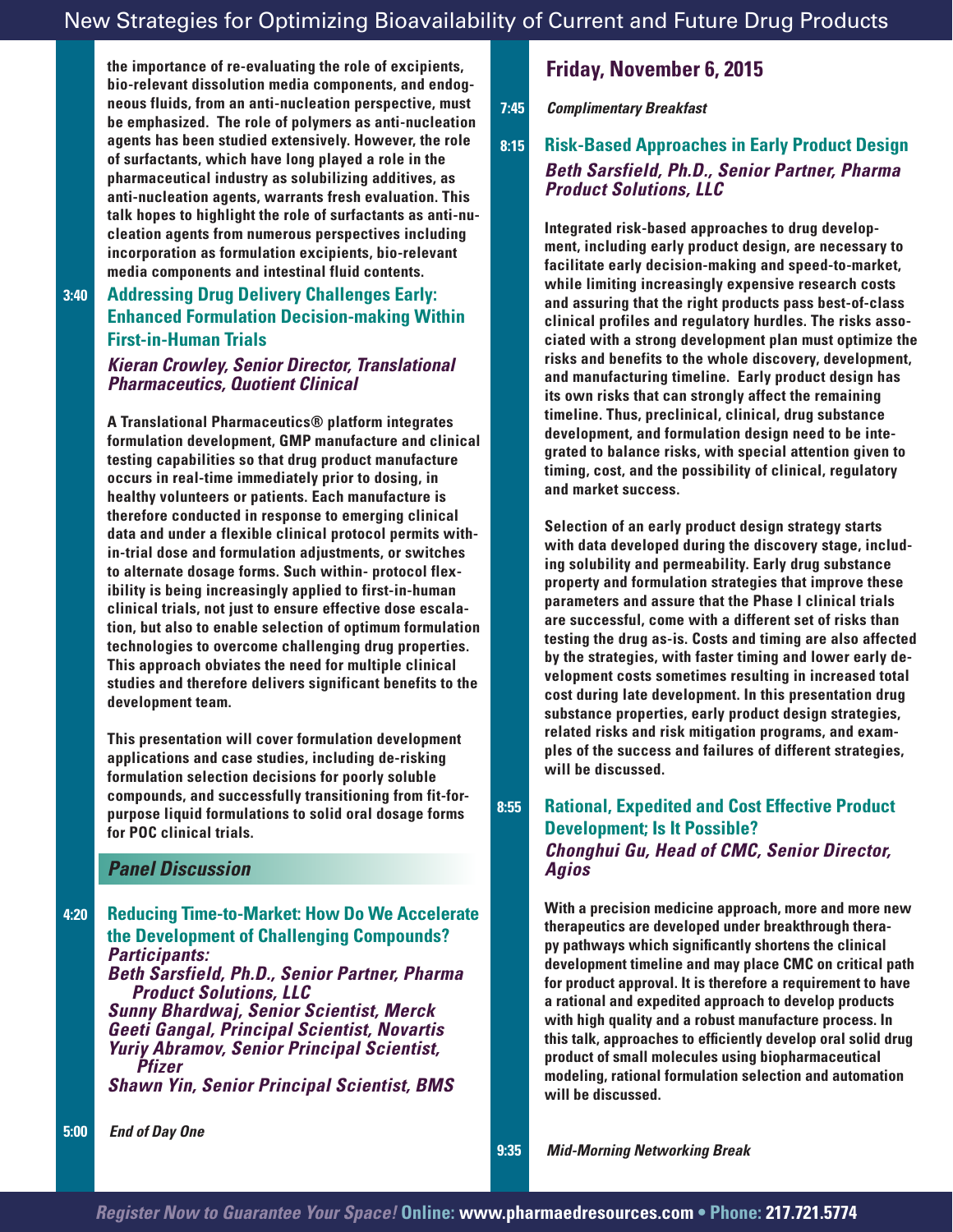*Research Spotlight—*

*Drug-Polymer Interactions at Water-Crystal Interfaces; and Drug Delivery Using Polymer Thin Films Contexts*

 **10:00 Drug–Polymer Interactions at Water–Crystal Interfaces and Implications for Crystallization Inhibition: Molecular Dynamics Simulations of Amphiphilic Block Copolymer Interactions with Tolazamide Crystals** *Yi Gao, Principal Scientist, AbbVie*

> **A diblock copolymer, poly(ethylene glycol)-block-poly( lactic acid) (PEG-b-PLA), modulates the crystal growth of tolazamide (TLZ), resulting in a crystal morphology change from needles to plates in aqueous media. To understand this crystal surface drug–polymer interaction, we conducted molecular dynamics simulations on crystal surfaces of TLZ in water containing PEG-b-PLA. A 130-ns simulation of the polymer in a large water box was run before initiating 50 ns simulations with each of the crystal surfaces. The simulations demonstrated differentiated drug–polymer interactions that are consistent with experimental studies. Interaction of PEGb-PLA with the (001) face occurred more rapidly (&10 ns) and strongly (total interaction energy of −121.1 kJ/ mol/monomer) than that with the (010) face (#35 ns, −85.4 kJ/mol/monomer). There was little interaction with the (100) face. Hydrophobic and van der Waals (VDW) interactions were the dominant forces, accounting for more than 90% of total interaction energies. It suggests that polymers capable of forming strong hydrophobic and VDW interactions might be more effective in inhibiting crystallization of poorly water-soluble and hydrophobic drugs in aqueous media (such as gastrointestinal fluid) than those with hydrogen-bonding capacities. Such in-depth analysis and understanding facilitate the rational selection of polymers in designing supersaturation-based enabling formulations.**

#### **10:40 ElectroNanospray™ platform as a formulation screening and development tool for solubilitychallenged APIs.**

#### *Robert Hoerr, Co-Founder and Chief Scientific Officer, Nanocopoeia, LLC.*

**Delivery of poorly water-soluble drugs is a continuing challenge to formulators seeking to maximize an API's therapeutic potential. Stabilizing excipients are invariably required, whether the API is blended with the polymer in an amorphous dispersion, produced with hot melt extrusion or solvent spray drying, or in submicron powders, such as milling to produce nanocrystals. Cone-jet mode electrospray is an emerging process that produces amorphous solid dispersions in the form of nanoscale powders. The resulting API intermediate rapidly disperses to achieve supersaturated concentrations in** 

**biorelevant fluids. The practical application of electrospray for pharmaceutical purposes lagged other processing innovations of the past several decades due to the fundamental scale limitations imposed by capillary spray nozzles. This hurdle has been overcome by a novel multijet nozzle design. The latest generation ElectroNanospray™ platform incorporates manifold arrays of multi-jet nozzles capable of continuous operation. Nanopowders are produced in a single step under ambient conditions and collected on a variety of substrates for further incorporation into standard dose forms. Formulations can be optimized quickly at small scale and translated to multi-nozzle production for larger yields. The flexibility of the system will be demonstrated through several case studies involving solubility-challenged APIs and various polymeric excipients, contrasting their physical characterization and functional performance.** 

## **11:20 Polymer Thin Films for the Delivery of Poorly Water Soluble Drugs**

#### *Rajesh N. Davé, Distinguished Professor, Department of Chemical, Biological and Pharmaceutical Engineering, NJIT*

**While polymer thin films have garnered significant attention for their patient compliance and cost-effective scale-up, recent studies have shown that they are also an ideal platform for poorly water-soluble drug delivery. In contrast to popular belief that they are only suitable for very low dosage and must be formed using drug solutions, our work has shown that this form is ideally suited to delivery of very poorly water-soluble drugs. By incorporating drug in form of engineered nano and micro sized particles, the drug dissolution rate is enhanced by preserving the high surface area through uniform particle dispersion and size/form control. The robustness of this approach is demonstrated using multiple BCS Class II drugs where the drug as a stable suspension or in dry micronized powder form may be mixed with film-forming polymeric solutions and then caste as films and dried to form stabilized drug nano or micro composite structures. It is shown that the film matrix may be designed to impart desired functionality to the final product. Examples are included to show film formed using nanosuspensions produced from wet stirred media milling (WSMM), liquid-antisolvent precipitation, melt-emulsion solid particle formation, as well as dry jet milled powders. Overall, the films exhibited very good mechanical properties, improved drug content uniformity, and achieved fast drug dissolution. These results set the foundation for continuously operating process development of films containing nanoparticles, specifically, for poorly water-soluble drugs, for various drug delivery applications.**

**12:00** *Complimentary Lunch*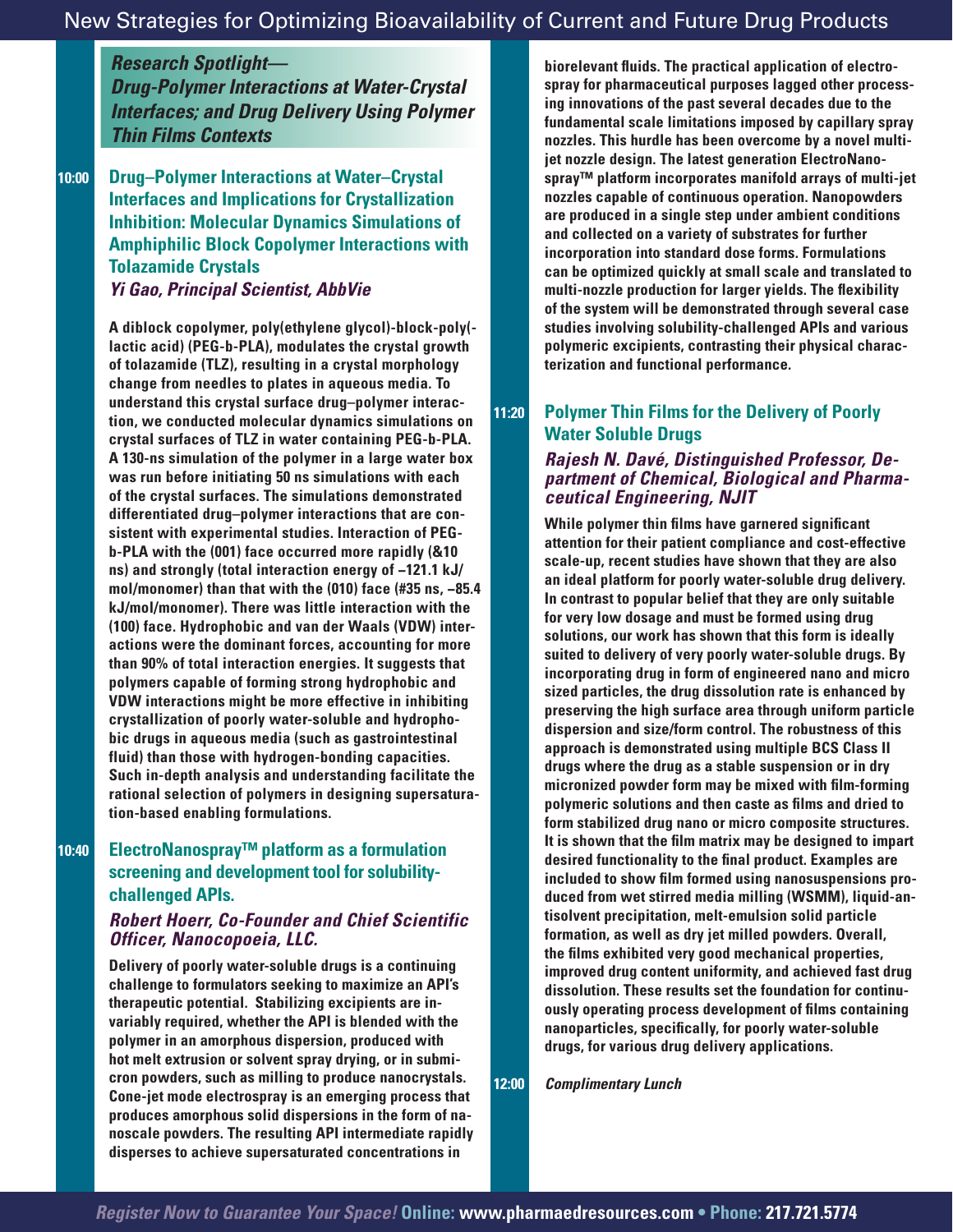### *Formulation Development*

#### **1:15 Experimental Methods to Study Interplay of Dissolution, Solubility and Permeability in Formulation Development** *Konstantin Tsinman, Ph.D., Director, Science and Research, Pion, Inc.* **CASE STUDY**

**Development strategy for insoluble compounds requires not only measurements of the solubility enhancement from formulations but also the assessment for the effect formulations having on permeability. An introduced dissolution-permeability (µFLUX) measurement platform allows simultaneous monitoring for both effects enabling in vitro setup for early in vivo predictive formulations testing.** 

**Ability to measure concentration of free (solubilized) drug in situ is critically necessary in formulation research because any off-line solution handling can disturb quasi-stable (kinetic) phase that low soluble compounds often form in the presence of excipients. Case studies involving two different detection techniques based on fiber-optic UV measurements and potentiometric free drug sensors (FDS) will be presented. These case studies will highlight:** 

- **• Combining dissolution and permeability assays for better formulation design, understanding the food effect on bioavailability and more realistic IVIVC;**
- **• Studying if solubility enhancement in the bio-relevant media leads to the same gain in the absorption and bioavailability;**
- **• Real time concentration monitoring of free drug in the presence of lipid passed formulations, nanoparticles and binding proteins;**
- **Monitoring in real time the free API fraction released from nanoparticles and predicting absorption enhancement from nanoparticle formulations;**
- **• Developing a predictive in vitro method to monitor powder/formulation dissolution and concomitant precipitation processes in dynamically changing bio-relevant media.**

#### **1:55 Novel Approach of IV Formulation Development of Solithromycin, a Fourth Generation Macrolide Antibiotic**

#### *Sara Wu, Director of Drug Product Development, Cempra Pharmaceuticals*

**Solithromycin is a 4th generation macrolide, the first fluoroketolide antibiotic. The Phase III clinical trials using the oral dosage and IV-oral switch of solithromycin have been completed for treating Community Acquired Bacterial Pneumonia. The challenges faced during the intravenous formulation development of solithromycin will be presented. Solithromycin has good solubilities at pHs below 5 (**≥**20 mg/ml). As pH increases to neutrality, the solubility of solithromycin** 

**gradually decreases to approximately 0.4 mg/ml. The goal of the IV development program was to establish a formulation that can deliver 400 mg of solithromycin in 250 ml infusion solution (1.6 mg/ml of the drug in the infusion solution). The challenges were to define a suitable pH, suitable buffers and buffer capacity that allow a sufficiently high solubility to provide the needed dose and more importantly to minimize the infusion related local intolerance. The local intolerance is hypothesized to be caused by precipitation of the drug at physiological pH conditions. Using the in-vitro dynamic precipitation model in Professor Yalkowsky's lab, solithromycin aqueous solutions with numerous combinations of various buffers at various pHs were examined for the level of dynamic precipitation. Selected formulations based on the results from the in-vitro model were tested in the rabbit ear vein irritation model. Several formulations were further tested in phase I clinical studies. In considerations of the in-vitro, in vivo and phase I clinical results, a solithromycin IV formulation containing three amino acids (L-Histidine, L-Glutamic acid and L-Aspartic acid) at pH 4.5 was selected for the IV to oral Phase III clinical trial, which finished treatment very recently**

 **2:35** *Afternoon Networking Break*

**CASE STUDY**

## **2:50 Lipid Multiparticulates as a Versatile and Novel Vehicle for Solubilization and Bioavailability Enhancement, Immediate and Modified Release** *Eduardo Jule, Senior Manager, Formulation and Pharmaceutical Development, Capsugel*

**Lipid multiparticulates (LMP) constitute a novel drug delivery platform that combines the well-established benefits of lipid-based formulations with the functionality of non-monolithic formats. Made from GRAS materials, LMPs are solid matrices that can be tailored to accommodate a variety of drugs, from poorly- to water-soluble compounds, and formulated to release through an equally wide range of mechanisms including solubilization/emulsification/digestion and erosion/diffusion, and achieve immediate or modified release. Other benefits include taste and odor masking, and the flexibility to accommodate to multiple dosage forms, from capsules or sprinkle capsules to stick packs and sachets, all of which will be evidenced through a commercial case study. Within another internally sponsored development program, LMPs were compared head to head against different technologies and shown to increase the solubilization, and enhance the bioavailability of a poorly soluble compound both in vitro and in vivo.** 

*Register Now to Guarantee Your Space!* **Online: www.pharmaedresources.com • Phone: 217.721.5774**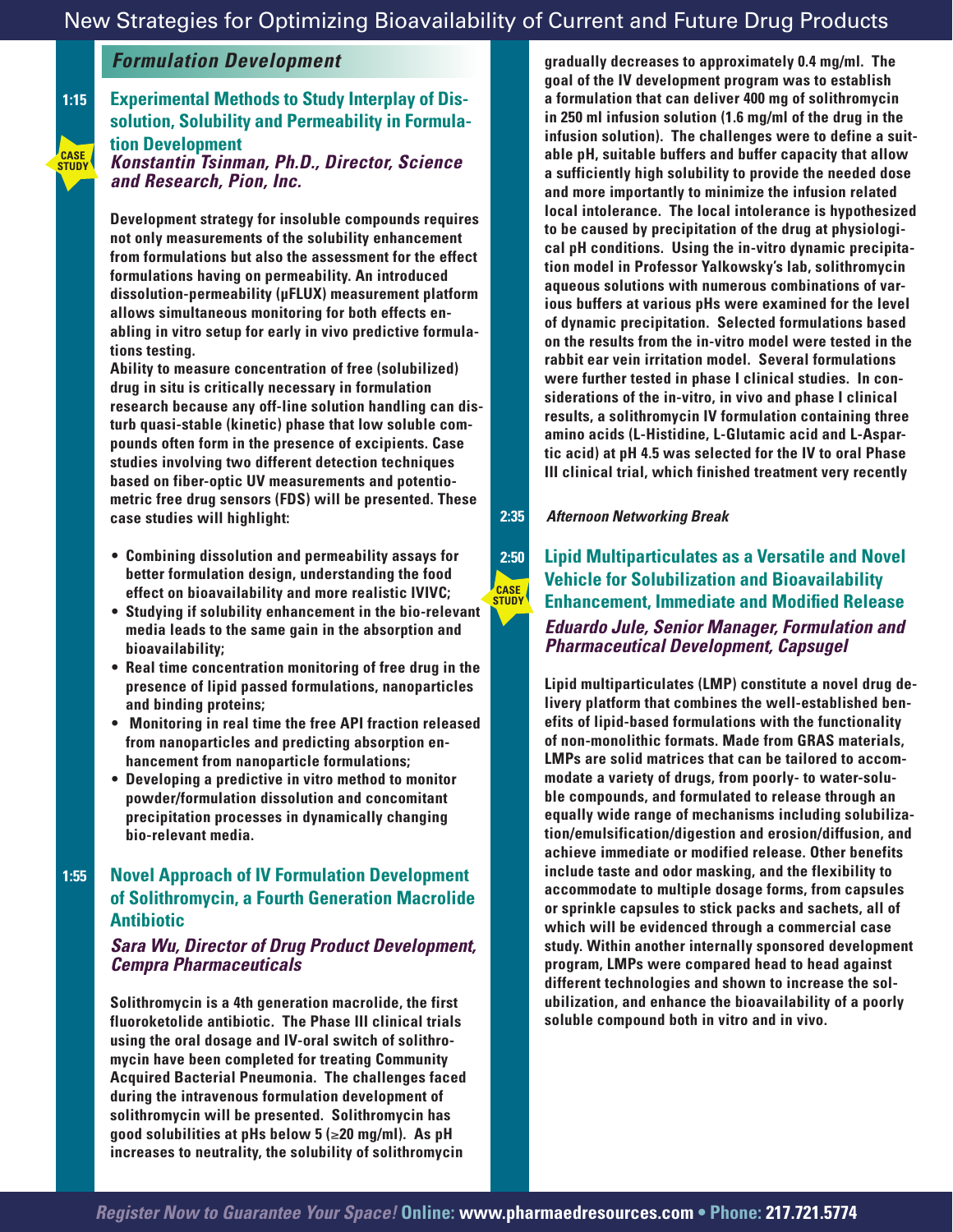*Research Spotlight—Encapsulation and Controlled Release through Nanoparticles*

#### **3:30 Encapsulation and Controlled Release of Therapeutics from Nanoparticles**

*Brian K. Wilson and Robert K. Prud'homme, Princeton University, Department of Chemical and Biological Engineering*

**Nanoparticles have received substantial attention as delivery vehicles for therapeutics, yet many drugs have undesirable solubility profiles resulting in low drug loading, poor encapsulation efficiency and burst release profiles in nanoparticle formulations. Flash NanoPrecipitation (FNP) provides a platform for preparing block copolymer stabilized nanoparticles of hydrophobic materials. Converting therapeutics into hydrophobic prodrugs allows the use of FNP to synthesize nanoparticles with high drug loading and nearly complete encapsulation by altering the solubility profile of the therapeutic. The controlled release profile of active therapeutic can then be tuned by adjusting the rate of prodrug degradation through prodrug chemistry and excipient formulation. Adding lipid excipients into the nanoparticle formulation increases the rate of prodrug degradation, allowing tunable release rates from a single prodrug chemistry.** 

 **4:10** *Close of Program*

*Pharma Ed's Solubility & Bioavailability Summit is Sponsored by:*





Pion

# **Drug Developmen**



*Register Now to Guarantee Your Space!* **Online: www.pharmaedresources.com • Phone: 217.721.5774**